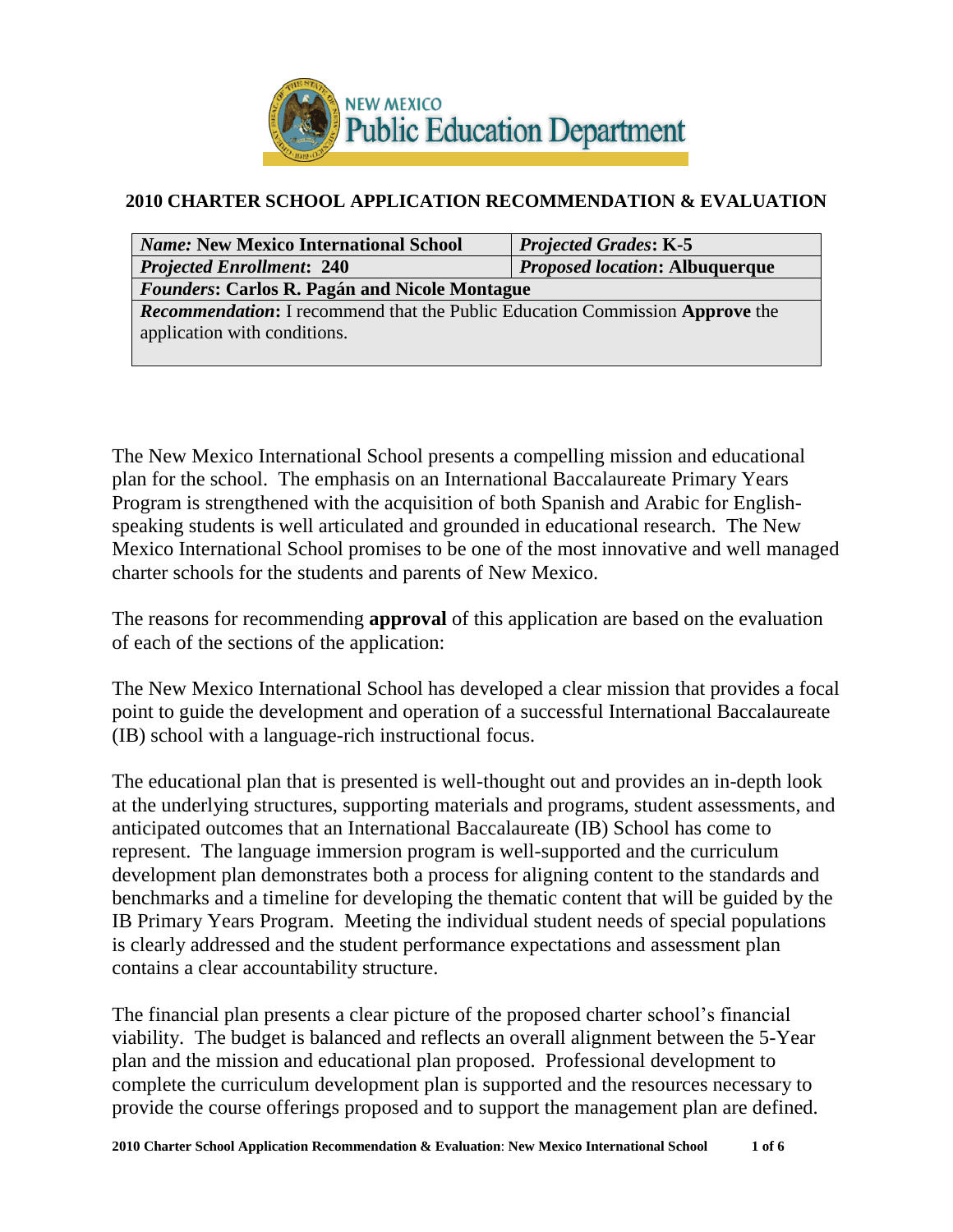The Governance and Management Plan provides a clear understanding of how the school will be governed and managed. The organizational chart, along with the narrative descriptions provided in the application, demonstrate a clear understanding of the roles and responsibilities of all parties connected with the operation and management of the school.

Dr. Don Duran, Assistant Secretary of Education **CHARTER SCHOOLS DIVISION Date**: **September 2, 2010**

**\_\_\_\_\_\_\_\_\_\_\_\_\_\_\_\_\_\_\_\_\_\_\_\_\_\_\_\_\_\_\_\_\_\_\_\_\_\_\_**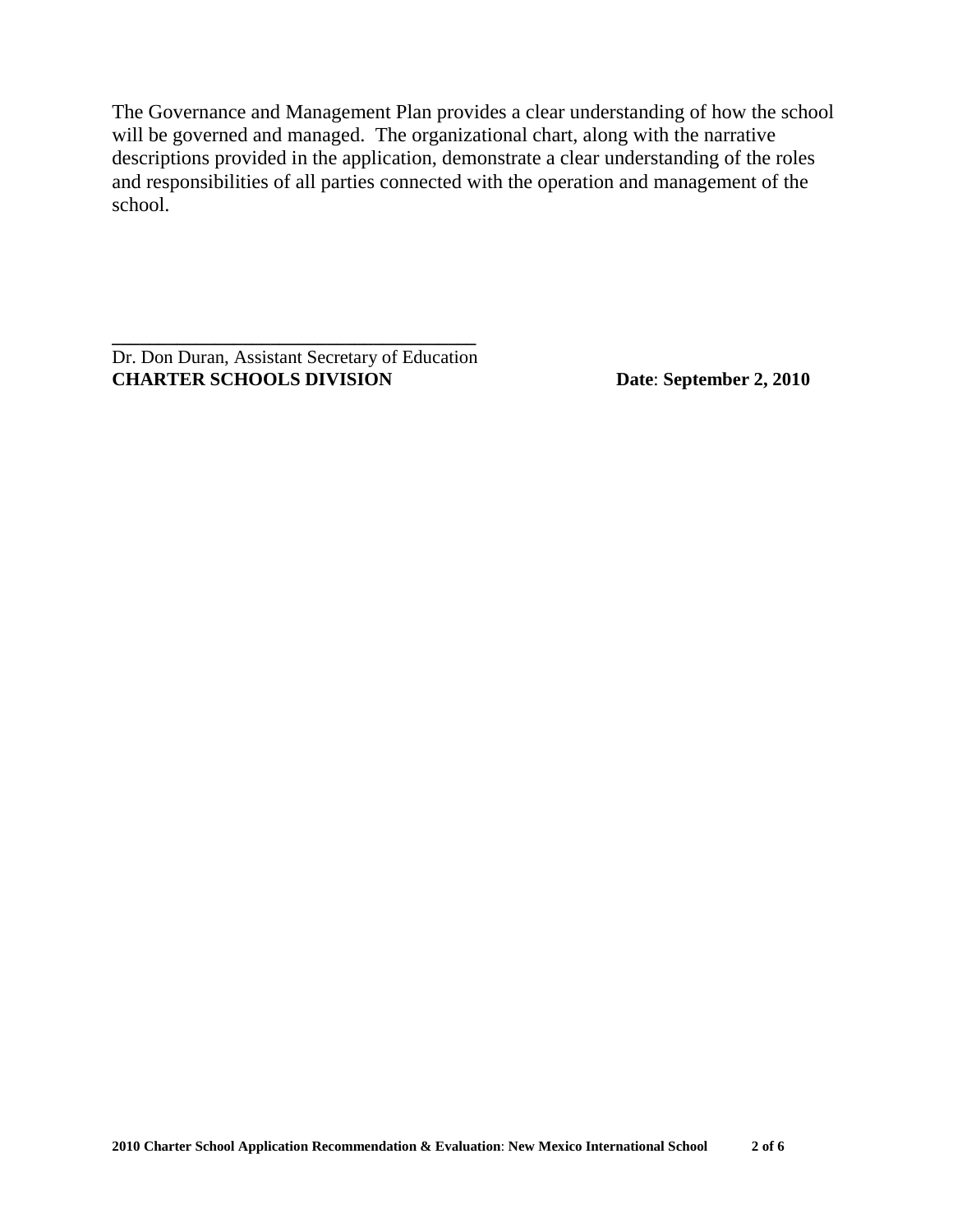## **RECOMMENDED CONDITIONS OF APPROVAL**

I am recommending the charter be approved subject to the following conditions:

## FINANCIAL PLAN

The governing body of the charter school must submit an application to the commission and obtain approval from the commission that the governing body be designated as a board of finance. The charter school shall agree that all accounting records shall be audited annually by a public accounting firm engaged by the Public Education Department.

#### FACILITIES

The charter school cannot occupy a facility with students until the Charter Schools Division receives a determination from the Public School Capital Outlay Council that the facilities of the charter school meet the educational occupancy standards pursuant to the requirements of Section 22-8B-4.2.A NMSA 1978.

#### LEGAL LIABILITY

The charter school shall agree that to the fullest extent permitted by law, the charter school shall indemnify, defend and hold harmless the Public Education Department and the Public Education Commission, their members, officers, employees, agents, affiliates and representatives from and against any and all liabilities.

#### **INSURANCE**

The charter school shall participate in and obtain insurance from the Public School Insurance Authority and comply with all applicable rules of that authority.

#### PLANNING-YEAR CHECKLIST

Prior to the end of the planning year, and before the commission shall issue the authorization to commence full operation, the charter school must substantially comply with the requirements of the planning-year checklist developed by the Charter Schools Division.

#### MONITORING

The governing body of the charter school shall agree that in order to permit the Public Education Department to fulfill its oversight function under the Charter School Act and ensure that the school is in compliance with all applicable laws and regulations and the terms and conditions of its charter, the staff of the Public Education Department, Charter Schools Division, has the right to request any data and records from the school and the school and the school shall comply with any such request within fifteen days. The charter school shall provide documents upon reasonable written notice and consistent with its obligations, authority and rights under applicable laws and regulations governing student and employee confidentiality, and privileges applicable to charter schools and their governing bodies.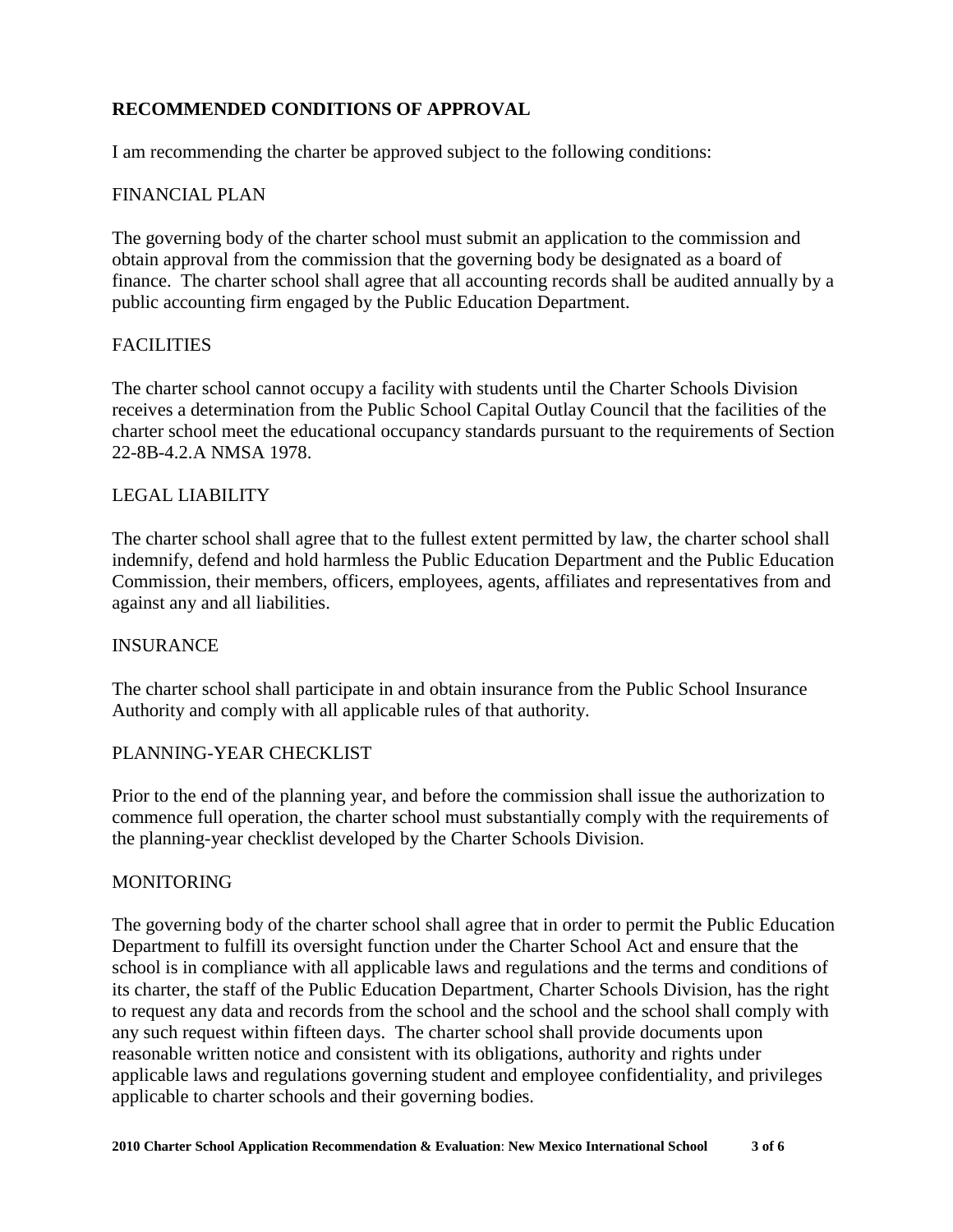After the completion of each academic year of its charter, the charter school shall submit an annual report to the Charter Schools Division. The annual report shall be submitted by the deadline determined by the Division and shall provide data in the format specified by the Charter Schools Division.

The charter school shall comply with all the requirements of the monitoring process developed by the Charter Schools Division.

## CONTRACT

The Charter shall be effective upon the signing of a Charter Contract between the Public Education Commission and the charter school.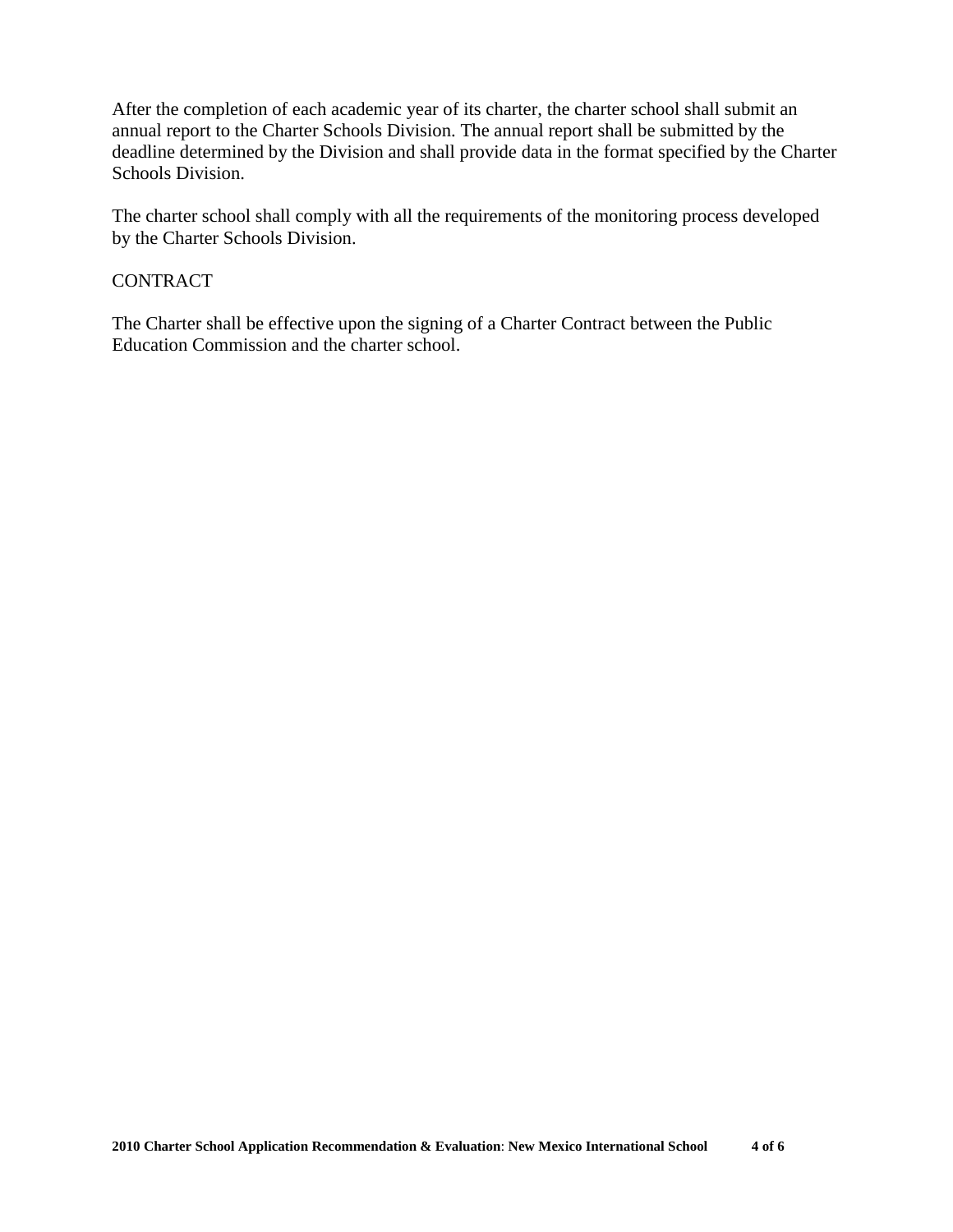# **CHARTER SCHOOL MISSION AND STATEMENT OF NEED EVALUATION**

| Inadequate | Approaches | al aatc<br><b>IVILLES</b> | I YAAANG<br>- ccus-<br>LZA. |
|------------|------------|---------------------------|-----------------------------|
|            |            |                           |                             |

The New Mexico International School has developed a clear Mission Statement that provides a focal point to guide the development and operation of a successful charter school. Organizational goals that include designation as an International Baccalaureate (IB) school and target student academic and language proficiency are provided to ensure accountability. A well-developed statement of need cites sufficient research to support the International Baccalaureate and language-rich curricula for the proposed school.

# **EDUCATIONAL PLAN EVALUATION**

| Inadequate | oproaches<br><b><i>III</i></b> | 10.05<br>د ت | $-1$ |
|------------|--------------------------------|--------------|------|
|            |                                |              |      |

The foundation of the New Mexico International School Educational Plan will be the International Baccalaureate Primary Years Program aligned with the New Mexico Content Standards, Benchmarks, and Performance Standards. Acquisition of languages (Spanish and Arabic for English-speaking students) will be accomplished through a one-way immersion approach. Sample curriculum and alignment documents are provided that will be fully developed by the end of the first year. Meeting the individual student needs of special populations is clearly addressed. The assessment plan is outlined and a student performance accountability structure is provided.

The application is well-thought out and provides an in-depth look at the underlying structures, supporting materials and programs, student assessments, and anticipated outcomes. Overall, the Educational Plan description is clear and comprehensive.

# **FINANCIAL PLAN EVALUATION**

| Inadequate | pproaches | Maate | –                     |
|------------|-----------|-------|-----------------------|
|            | лы        | www   | <b><i>Propodc</i></b> |
|            |           |       |                       |

The financial plan and budget demonstrate the applicant's working knowledge of the requirements to manage school finances and the budgeting process. The budget is balanced and reflects an overall alignment between the 5-Year plan and the narrative. The budget aligns with and supports implementation of the mission and educational plan. Overall, this section presents a clear picture of the proposed charter school's financial viability.